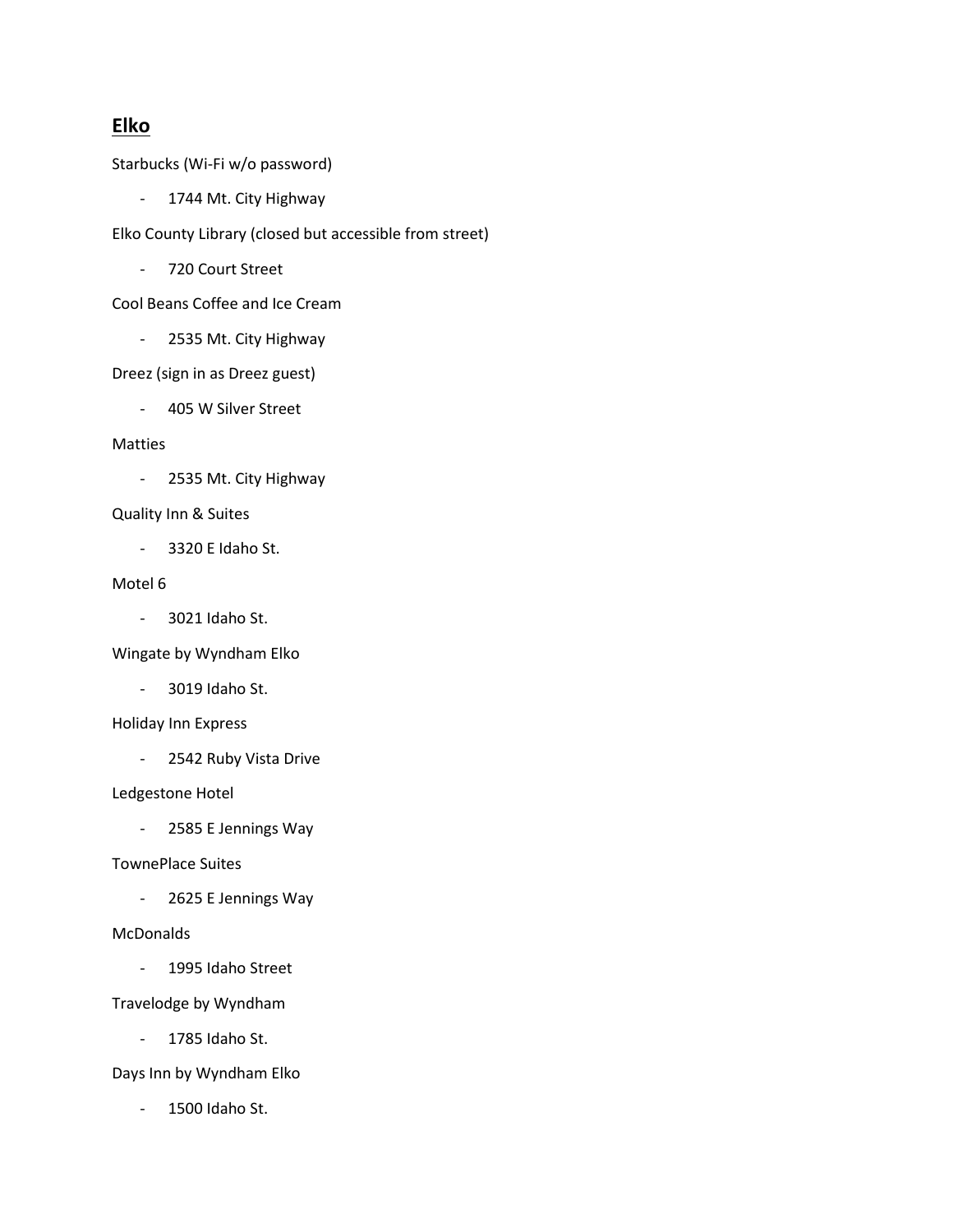# Budget Inn

- 1349 Idaho St.

## Elko Motel

- 1243 Idaho St.

#### Economy Inn

 $-411 S 10^{th}$  St.

#### Rodeway Inn

- 736 Idaho St.

## Esquire Inn

- 505 Idaho St.

#### Thunderbird Motel

- 345 Idaho St.

#### Centre Motel

 $- 475$  3rd St.

## Manor Motor Lodge

- 185 Idaho St.

#### Mid-Town Motel

- 294 Idaho St.

#### Stampede Motel

- 129 Idaho St.

#### Ramada Hotel

- 340 Commercial St.

## American Inn

- 500 W Oak St.

#### Scottish Inns

- 650 W Idaho St.

## Hampton Inn

- 674 Cimarron Way

## Shilo Inn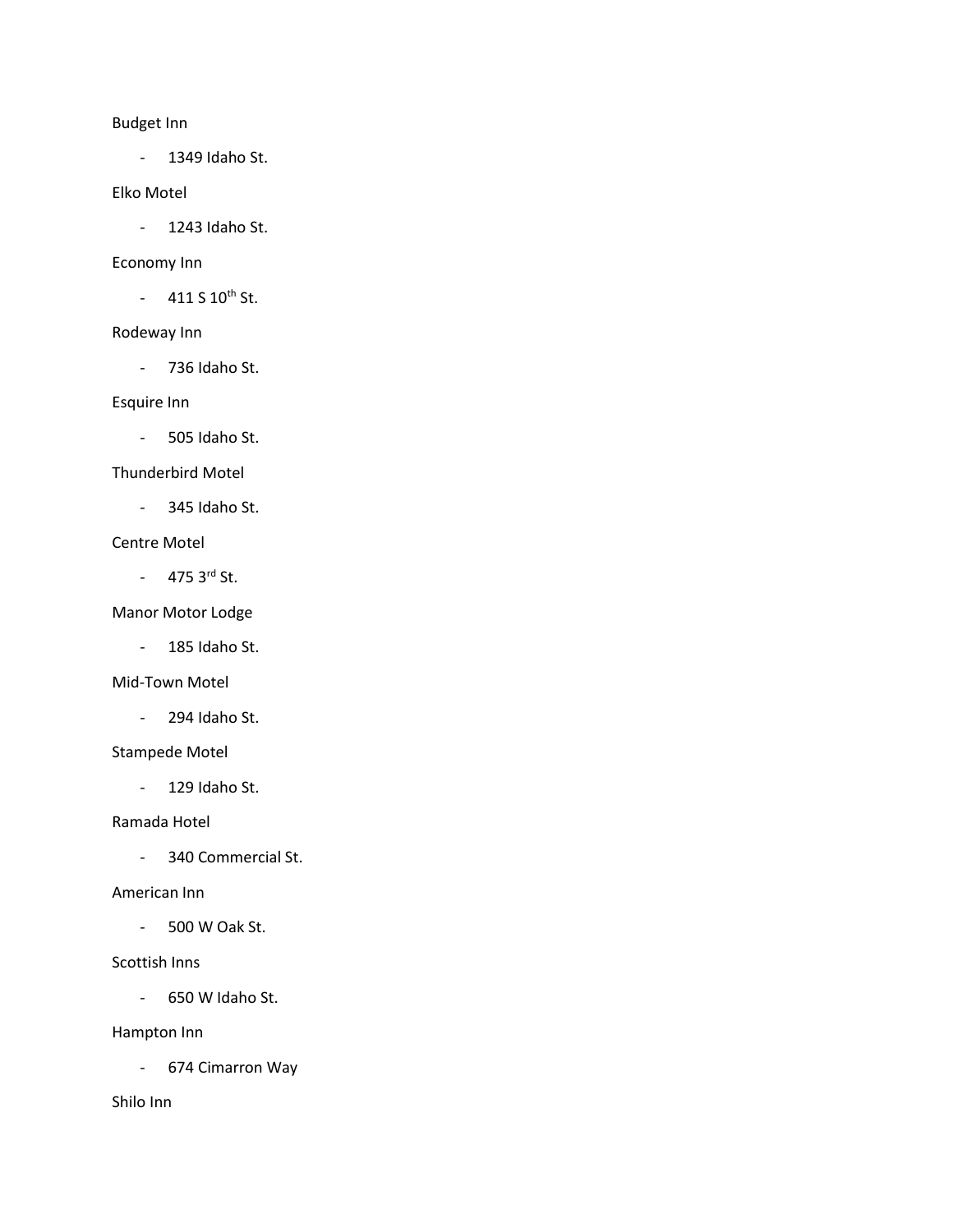- 2401 Mt. City Hwy

## Baymont

- 95 Spruce Rd

Performance Athletic Club

- 3250 Sage Crest Dr.

Rockin' Rolled Ice Cream & Soda

- 2180 E Idaho St.

## Mudd Hutt

- 2196 Idaho St.

Ruby View Golf Course

- 2100 Ruby View Dr.

# Spring Creek

## Mudd Hut

- 278 Spring Creek Pkwy

Spring Creek Golf Course

- 401 Fairway Bvd

## Wendover : Open WiFi spots link

West Wendover Branch Library (coming soon)

- 590 Camper Drive 89883

## Motel 6 Wendover

- 561 E Wendover Blvd

## **McDonalds**

- 1120 W Wendover Blvd

## Best Western Salt Flat Inn Wendover

- 895 E Wendover Blvd

## Wendover KOA

- 651 N Camper Dr.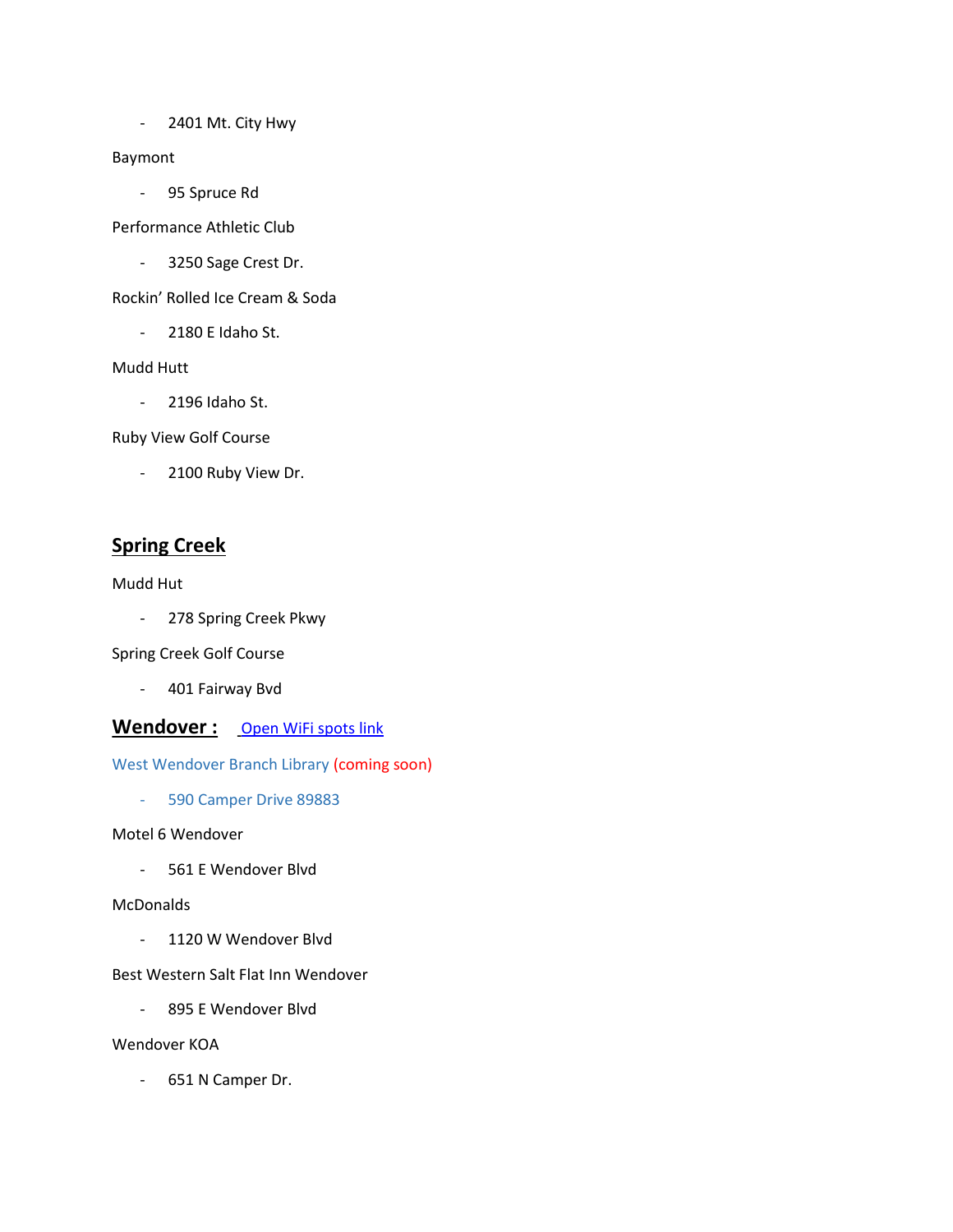Pilot Travel Center

- 1200 Wendover Blvd

#### Rainbow Casino & Hotel

- 1045 Wendover Blvd

#### McDonalds

- 1120 W Wendover Blvd

#### **Starbucks**

- 101 Wendover Rd

#### Quality Inn Stateline

- 245 E Wendover Blvd

#### Bonneville Motel

- 375 E Wendover Blvd

#### Motel 6

- 561 E Wendover Blvd

#### Knights Inn

- 505 Wendover Blvd

#### Western Ridge Motel

Super 8 by Wyndham Wendover

- 735 E Wendover

# **Wells**

Wells Branch Library (coming soon)

- 208 Baker Street 89835

# Motel 6

 $- 15616^{th}$  St

## Dunkin Donuts

 $- 14406$ <sup>th</sup> St.

#### Love's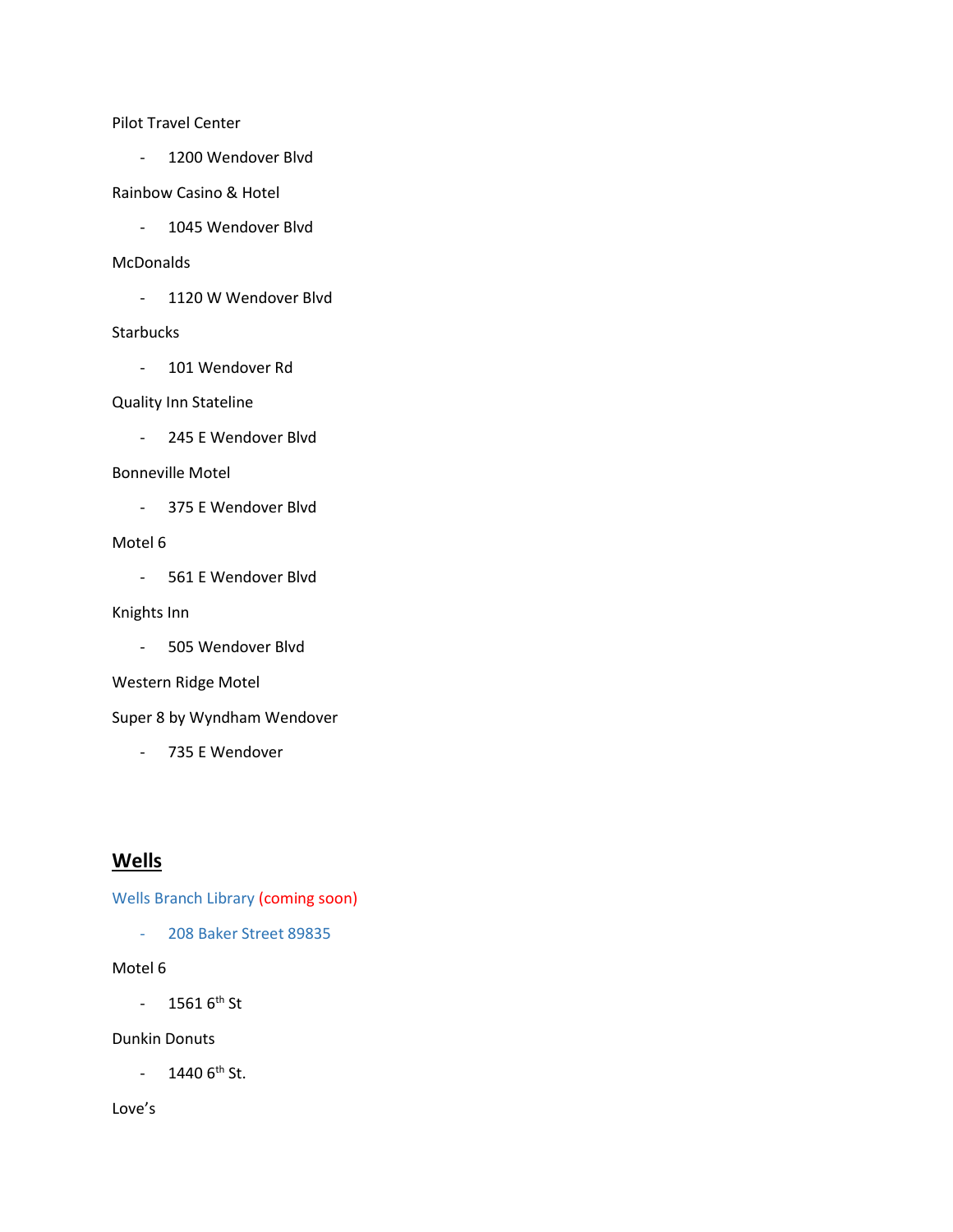- 157 US-93

#### Pilot Flying J

- 156 Hwy 93 S

## McDonalds

- 157 Hwy 93 S

## Subway/Burger King

- 1237 Hwy 93 N

#### Bella's Restaurant

- 143 US-93

# Super 8

#### Lone Star

 $- 6766$ <sup>th</sup> St.

### Sharon Mote l

 $- 6356$ <sup>th</sup> St.

# Shell Crest Motel

 $-$  573  $6^{th}$  St.

## ChinaTown Motel

- 755 Humboldt Ave.

## Griff's Wagon Wheel Motel

 $- 3406$ <sup>th</sup> St.

Rest Inn Suites Motel

 $- 15096$ <sup>th</sup> St.

# **Jackpot**

West Star Resort

- 1800 Poker St.

## Horseshu Hotel & Casino

- 1220 US-93